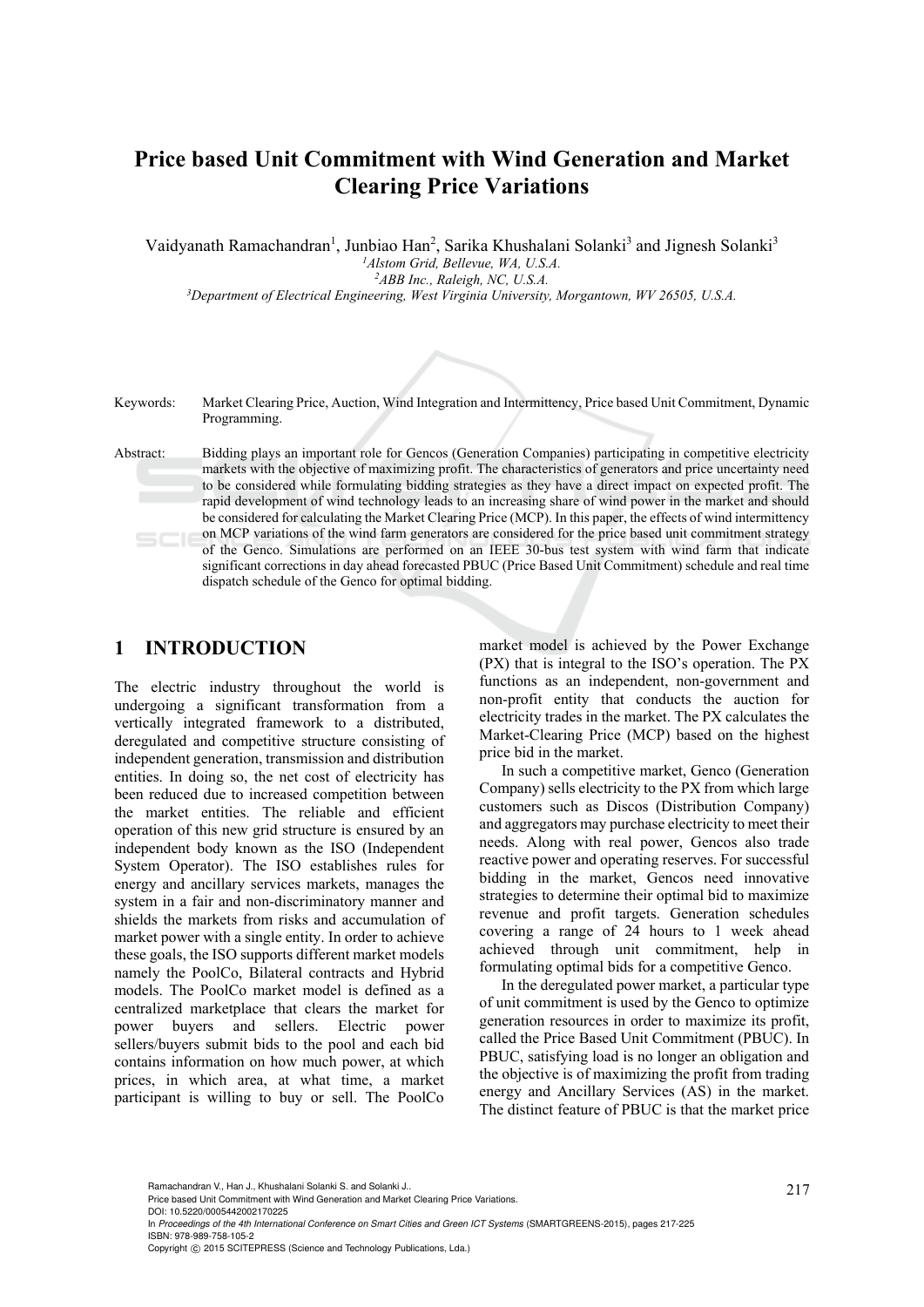reflects on all market transactions indicating market price as the only signal that enforces a unit's ON/OFF status and generation dispatch. In day-ahead market Genco runs PBUC based on forecasted energy and ancillary services price, and price uncertainty needs to be considered as it has a direct impact on the expected profit. Several approaches have been used to solve the PBUC problem *viz*. Linear/Non-Linear/Dynamic Programming and other metaheuristic techniques (Senjyu, 2003- Mantawy, 1997). The PBUC problem has been approached using Lagrangian Relaxation (LR) and Dynamic Programming in (Pokharel, 2005). A tradeoff between LR and Mixed Integer Programming to solve the PBUC is presented in (Li, 2005). A hybrid technique involving LR and evolutionary programming has been used in (Attaviriyanupap, 2003). Intelligent techniques like multi-agent and particle swarm optimization for solving PBUC are presented in (Xiaohui, 2005-Yu, 2004).

Apart from innovative bidding strategies, Gencos have adopted distributed generation resources such as wind farms to their portfolio; to supplement coal/natural gas fired generation and meet green generation mandates thereby maximizing profits. Wind farms present an innovative and clean technology, but their output is intermittent. Wind farms are capital-intensive but have lower operating costs than fossil-fuel plants. Although wind power offers many possible benefits, it has many potential challenges to participate competitively in the current restructured electric industry (Fabbri, 2005-Milligan, 2005). These challenges can be broadly classified into four categories.

- *Network*: The network constraints include geographical locations of wind farms and the capacity of the line/cable infrastructure to extract power at medium and high voltages from remote wind farms.
- *Availability:* For a Genco with wind generation, wind power availability forecast is very essential as it has direct impact on the system performance and stability. A combination of simulation statistical and weather based techniques to predict the quantity of intermittent wind power are presented in (Sideratos, 2007) and (Kariniotakis, 2006). The impacts of wind power variability on system operating costs are not negligible (DeMeo, 2005).
- *Operation:* Large penetration of wind farms introduce significant operational difficulties like reverse power flow, voltage fluctuations and harmonics depending on size and voltage.

• *Pricing:* The uncertainty in wind availability has a direct impact on its pricing which depends on the nature of wind intermittency. Under this scenario, the MCP varies and some approaches to calculate MCP are presented in (Zeineldin, 2009- Singh, 2008). There are different approaches to handle the wind uncertainties in competitive electricity market: probabilistic, stochastic and fuzzy systems. Fuzzy sets have been successfully applied to power system operation and planning to simulate uncertainties (Martin, 2015, Sharma, 2014 and Ting, 2013).

Earlier works have focused on the formulation of the PBUC problem and different optimization techniques to solve it. Several other works have addressed the challenges faced by Gencos owning intermittent energy resources. However, there is not much contribution made towards investigating the effects of wind intermittency on the PBUC schedules of a Genco.

A novel approach to PBUC has been presented in this paper by calculating MCP under varying wind conditions. The relationship between wind intermittency and MCP is used to determine a revised PBUC strategy for a Genco owning wind farms, so as to maximize profits. The paper is organized as follows: Section II proposes the MCP formulation with wind integration. The existing methods for calculating MCP (pay-as-bid market clearing rules, single price market clearing rules and single auction market) and the proposed method (optimal power flow based) for MCP calculations with wind integration are described. Section III presents the PBUC problem formulation and dynamic programming for obtaining the optimal unit commitment schedule. LR method with dynamic programming is used to solve the PBUC problem in this paper. Section IV provides the test system information and results. The IEEE 30 bus system comprising of two Gencos consisting of six generating units G1-G6 and two additional windfarm units is used as the test system. A 24-hour varying output from the two windfarms simulates the intermittency and volatility of wind power. PBUC strategies are developed for the six generating units under different conditions such as a) No wind power b) With rated wind power c) Low wind volatility d) High wind volatility and e) Brief wind intermittency. The resulting effects of wind intermittency on MCP and the PBUC strategies of Gencos are discussed. Section V concludes the discussion.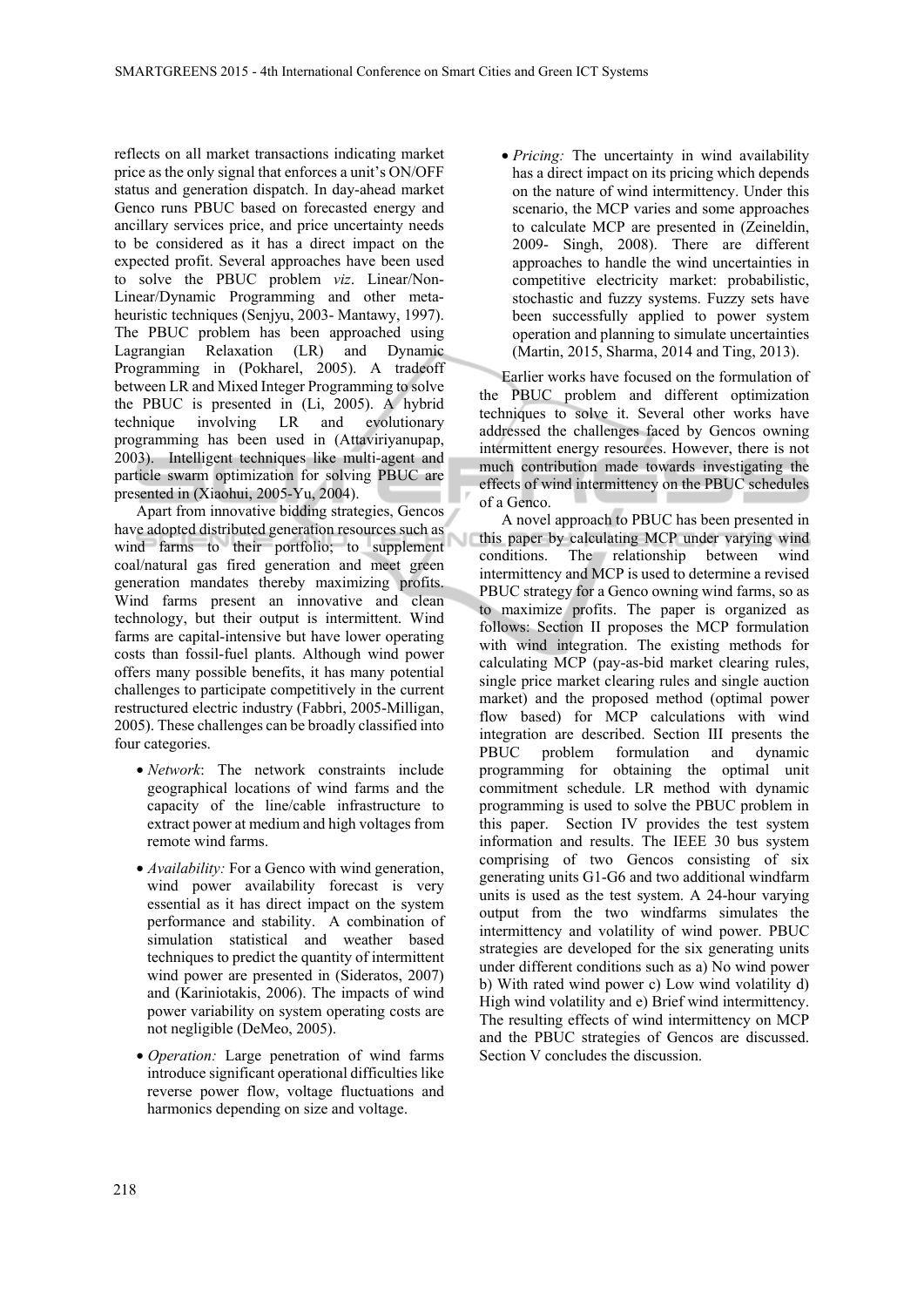# **NOMENCLATURE**

| p                 | Price of electricity in \$/kWh.                                       |
|-------------------|-----------------------------------------------------------------------|
| $m_{1i}$          | Slope of the linear supply curve.                                     |
| $m_{2i}$          | Slope of the linear demand curve.                                     |
| N                 | Number of generating units.                                           |
| D                 | Total demand of the system.                                           |
| j                 | Index for unit.                                                       |
| $p_i$             | Price Axis Intercept of the Demand curve.                             |
| C                 | <b>Total Generation Cost</b>                                          |
| $\mathbf{F}$      | Total profit of the Genco                                             |
| $P_i$             | Power output of generator <i>i</i> .                                  |
| $C_i(P_i)$        | Cost function of generator <i>i</i> .                                 |
| $\lambda_i$       | Incremental cost at bus i.                                            |
| $\rho$            | Uniform electricity market price.                                     |
| P(j, i)           | Generation of unit $j$ at time $i$ .                                  |
| R(j, i)           | Spinning reserve of unit $j$ at time $i$ .                            |
| N(i, i)           | Non-spinning reserve of unit $j$ at time $i$ .                        |
| RP(i, i)          | Energy price at the instant <i>i</i> .                                |
| RR(j, i)          | Spin price at the instant <i>i</i> .                                  |
| RN(j, i)          | Non-Spin price at the instant $i$ .                                   |
| $T^{on}(j)$       | Minimum ON time of unit j.                                            |
| $T^{off}(j)$      | Minimum OFF time of unit j.                                           |
|                   | Time duration for which unit $j$ has been ON                          |
| $X^{on}(j,i)$     | at time <i>i</i> .                                                    |
|                   | Time duration for which unit <i>j</i> has been OFF                    |
| $X^{off}(j,i)$    | at time <i>i</i> .                                                    |
| UR(j)             | Ramp up limit of unit j.                                              |
| DR(i)             | Ramp down limit of unit j.                                            |
| L(t, ON)          | Lagrangian function at time <i>i</i> for ON status.                   |
| $CL^*$ (t,        | Optimal cumulative Lagrangian at hour <i>i</i> for<br>the ON status.  |
| ON)<br>$CL^*$ (t, |                                                                       |
| OFF)              | Optimal cumulative Lagrangian at hour <i>i</i> for<br>the OFF status. |
|                   |                                                                       |
| $SU_{i,t}$        | Start-up cost for unit $j$ at time $i$ .                              |

 $SD_{i,t}$  Shutdown cost for unit *j* at time *i*.

# **2 MARKET CLEARING PRICE FORMULATION**

The most common method for MCP formulation for PBUC is based on electricity auction. Most of the earlier works treat wind farms as conventional generators that are paid according to the hourly market price. However, this method is not valid for a Genco with wind resources to bid into the market as the wind intermittency and price variation are not taken into effect while formulating MCP. Existing and proposed methods for MCP formulation are described in detail and the corresponding changes in PBUC schedules of the GENCO are analyzed.

### **2.1 Existing MCP Formulation based on Electricity Auction**

The important aspects of pricing for electricity auction, which are generally used in real-time markets, are listed below:

- *Discriminatory/ pay-as-bid market clearing rules*: Under this rule, every participant pays or is paid at the price of winning bid. In this system, the bidding is made by predicting the cut-off price and not on marginal cost. It may happen such that some of the Gencos having lower energy cost may bid above the cut-off price and some high cost firms would win the bid and the customers have to pay more to obtain the high cost energy. The cost of generation would, therefore, be above the market clearing cost. Pay-as-bid system can increase the total cost of generating electricity and will therefore be less efficient.
- *Uniform/ single price market clearing rules*: This rule is more efficient and commonly used. After receiving bids, ISO aggregates the supply bids into a supply curve (S) and aggregates the demand bids into a demand curve (D) and clears the market by determining the clearing price. The sellers and buyers receive the same clearing price, even if they bid less than this clearing price. The theory behind such a bidding system is that all INOL bids to sell electricity would be priced at the marginal cost of that electricity. In an electricity auction, market clearing price is formulated as the lowest price obtained at the point of intersection of aggregated supply and demand curves. At this price, both the winning generation and demand bids are satisfied and would provide enough electricity to satisfy all purchase bids.
	- *For single auction market*, demand bid is not available, the load is assumed to be fixed and only Gencos are participating in the bidding. This auction formulation starts with the energy generated by bidder j, represented as

$$
E_j(p) = \frac{p}{m_{1j}} \tag{1}
$$

The total combined generation can be calculated by,

$$
E(p) = \sum E_j(p) = p \sum_{j=1}^{N} 1_{/m_{ij}}
$$
 (2)

The MCP,  $p^*$  can be calculated from,

$$
E(p^*) = D \tag{3}
$$

$$
p^* = \frac{D}{\sum_{j=1}^N 1_{m_{ij}}} \tag{4}
$$

If the capacity limits are considered, then the combined supply curve can be represented as,

$$
E(p) = \begin{cases} p \sum_{j=1}^{N} 1/m_{ij}, & E_{min} \le E \le E_{max} \\ 0, & E \le E_{min} \\ E_{max}, & E_{max} \le E \end{cases}
$$
 (5)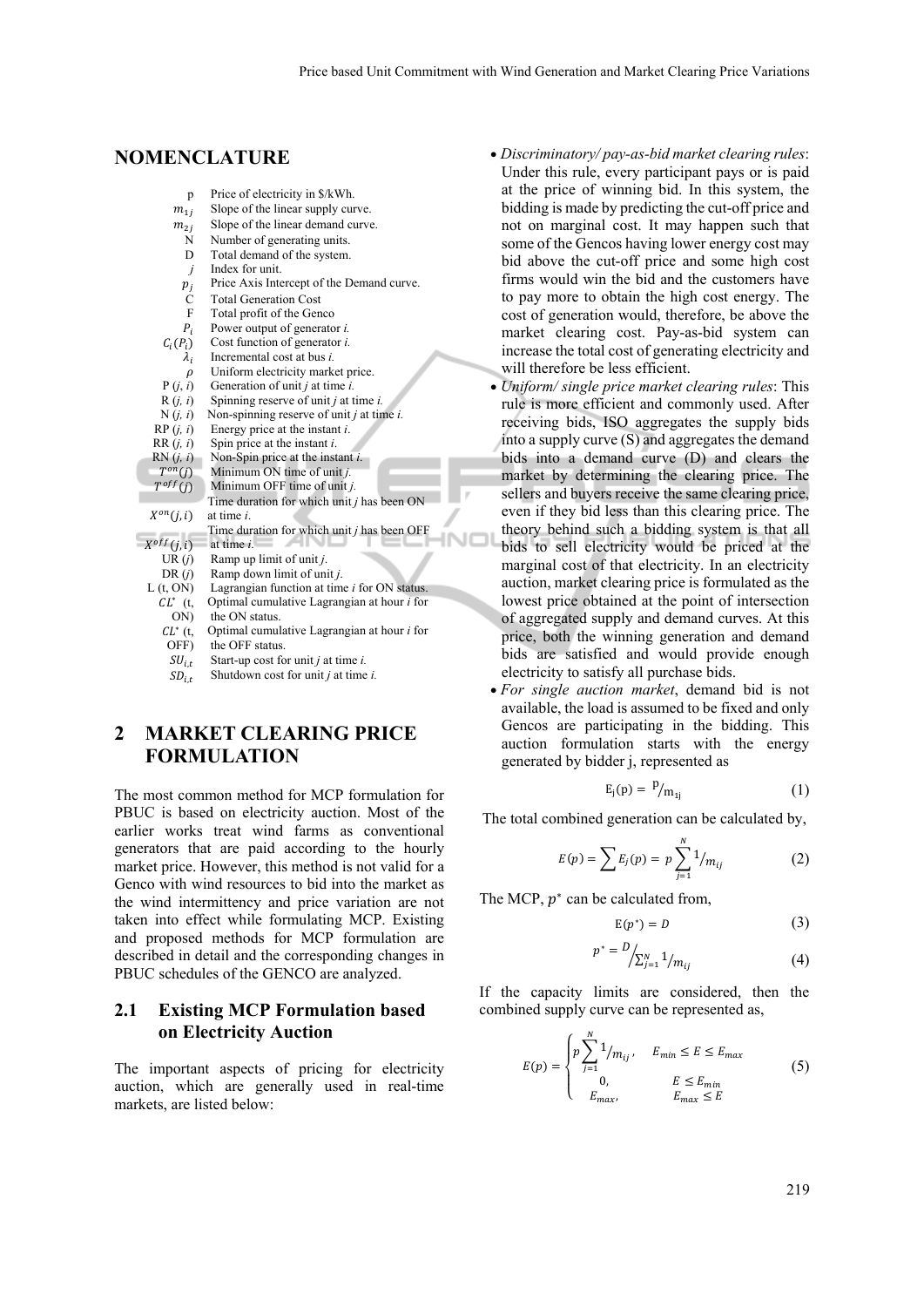### **2.2. Developed MCP Formulation with Wind based on Optimal Power Flow**

With proper pricing mechanism for MCP determination, the efficiency of the market can be improved. In this paper an MCP formulation is developed to handle the uncertainty in wind availability. The basic concept used for this formulation is that the MCP with and without the wind availability is different. A time series based Optimal Power Flow (OPF) which considers fluctuating wind farm output as and when available is developed. The solution of the optimal power flow determines the new MCP for each instant, which reflects the wind availability for the corresponding instant.

The objective of the standard OPF for an ISO is to maximize social welfare. For a 24-hour period, load and wind generation are varying in each time interval, and the optimization problem can be formulated as

$$
\min C = \sum_{i=1}^{N} C_i(P_i) + C_i(P_{wind})
$$
\n(6)\n  
\n
$$
C_i(P_i) = aP_i^2 + bP_i + c
$$
\n(7)

Solving this OPF yields the highest value of the bus incremental cost which is now set as the new MCP. Thus,

$$
\rho \ge \lambda_i \quad \forall \in 1, 2 \dots, N \tag{8}
$$

The new MCP, defined by  $\rho$ , incorporates the wind generators in the market clearing process. This takes into effect the nature of wind intermittency and its impacts.

# **3 PRICE BASED UNIT COMMITMENT**

#### **3.1 Problem Formulation**

The objective of PBUC is to maximize the profit (i.e. revenue minus cost) subject to all prevailing constraints. For unit j at time i, the objective function is given as:

$$
\sum_{i=1}^{nhrs} \{(-RP_i^j * P_i^j - RR_i^j * R_i^j - RN_i^j * N_i^j) + C(P_i^j + R_i^j + N_i^j)\}
$$
  
 
$$
* I_i^j + \{(-RN_i^j * N_i^j) + C(N_i^j)\} * (1 - I_i^j)
$$
 (9)

The first part of the equation represents the profit when the unit is ON and the second part represents the profit when the unit is OFF. Here, profit

represents revenue from the non-spinning reserve sales minus production costs and the cost of any energy purchases. Similarly, profit from bilateral contracts would also be included. The objective function for the total time period is

$$
\max F = \sum_{j} \sum_{i} F(j, i) \tag{10}
$$

The system constraints can be expressed by (11)- (17).  $U_{\alpha}$  is  $\alpha$ 

$$
N^j - \min\left(R^j_{max}, P^j_{max} - P^j - R^j\right) \le 0 \tag{11}
$$

$$
P_{min}^j \le P^j \le P_{max}^j \tag{12}
$$

$$
R_{min}^{-j} \le R^j \le R_{max}^j \tag{13}
$$

$$
P_{min}^j \le P^j + R^j + N^j \le P_{max}^j \tag{14}
$$

Unit OFF  
\n
$$
P^{j} = 0
$$
\n(15)  
\n
$$
R^{j} = 0
$$
\n(16)

$$
2 \, \text{M} \cdot 2 \, \text{M} \tag{17}
$$

$$
y'_{\min} \le N^j \le N^j_{\max} \tag{17}
$$

These constraints represent the special requirements of the Genco like the minimum and maximum generation, ramp rates, quick start and minimum ON–OFF time constraints. The minimum ON time and OFF time constraints are to be implemented in the dynamic programming routine. They can be represented as

 $\lambda$ 

 $\equiv$ 

$$
[X^{on}(j,i) - T^{on}(j)] * [I_{i-1}^j - I_i^j] \ge 0 \tag{18}
$$

$$
[X^{off}(j,i) - T^{off}(j,i)] * [I_{i-1}^j - I_i^j] \ge 0 \tag{19}
$$

The minimum ON–OFF time constraints result in an expanded state transition diagram for the dynamic programming problem. The ramp up and ramp down constraints of the system can be represented as

$$
P_i^j - P_{i-1}^j \leq UR(j) \tag{20}
$$

$$
P_{i-1}^j - P_i^j \le DR(j) \tag{21}
$$

The forward stage of dynamic programming is used to find the optimal cumulative value at every hour for each state described by (22) and (23) while the backward search is used to find out the optimal commitment trajectory.

$$
CL^*(t,0N) = min\{CL^*(t-1,0N), CL^*(t-1,0FF) + SU(i,t)\} + L(t,0N)
$$
 (22)

$$
CL^*(t,OFF) = min\{CL^*(t-1,ON) + SD(i,t), CL^*(t\ (23)\\-1,OFF)\} + L(t,OFF)
$$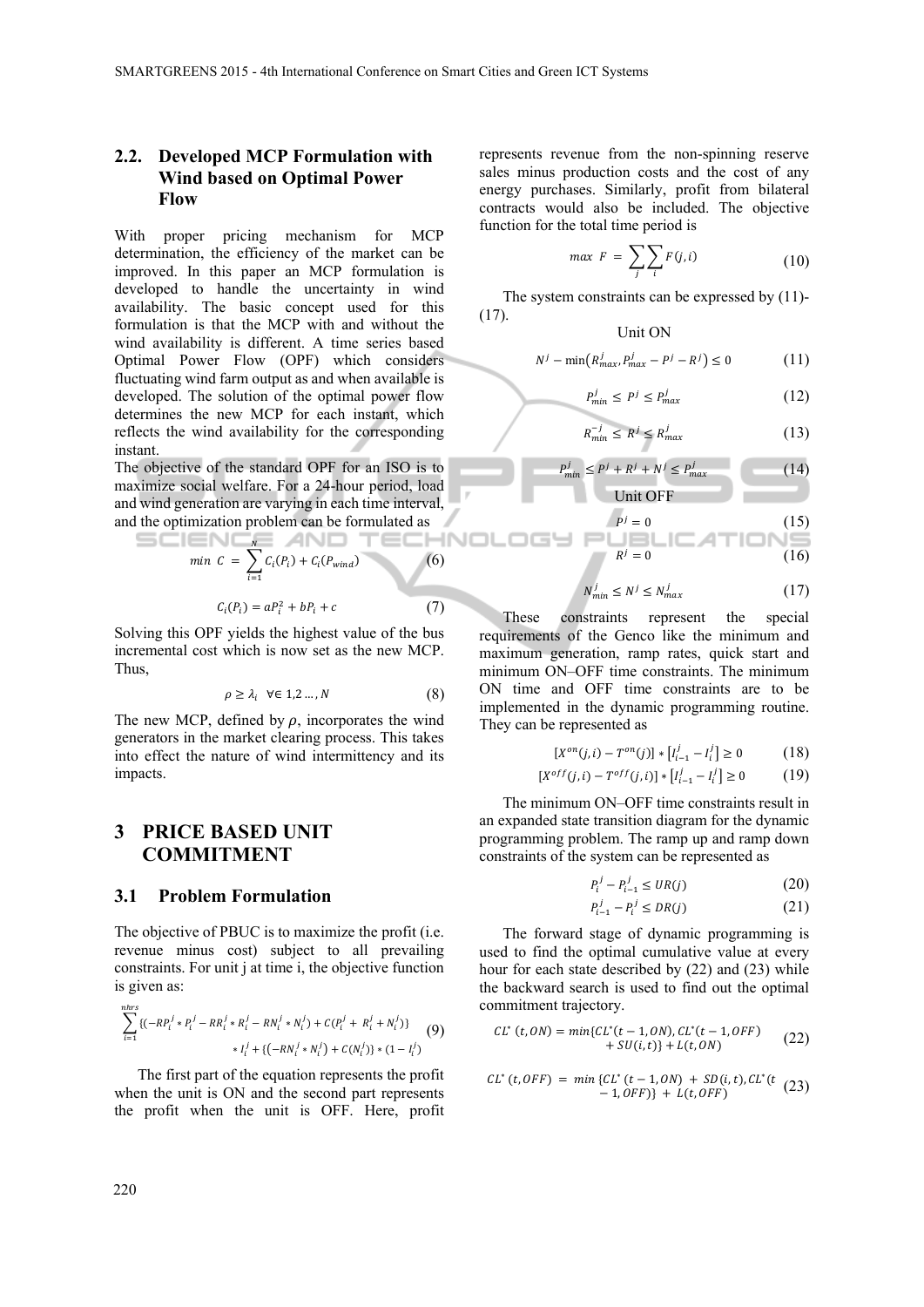

Figure 1: IEEE 30 bus Test System with Wind Farm.

# **4 SIMULATION AND RESULTS**

The IEEE 30 bus test system is used to simulate power market operation and the system configuration is shown in Figure 1. The system consists of two Gencos- Genco I and Genco II respectively. Genco I consists of three non-wind generators –units G1, G2 and G3 connected at buses 1, 2 and 13 respectively. Genco II also consists of three non-wind generators – units G4, G5 and G6 connected at buses 22, 23 and 27 respectively. Genco I consists of a wind farm unit G7 with capacity of 59.4 MW at bus 5 and Genco II consists of a wind farm with capacity of 35.6 MW at bus 28. Generator data is listed in Tables I (A) and I (B). The intermittency and volatility of the wind power and time varying loads for a 24 hour period were considered in this study. Figure 2 shows forecasted wind farm output for 24 hours for both the wind farms considered in this paper.

|  | Table 1 (A): Genco I - Generator Data and Constraints. |  |  |  |
|--|--------------------------------------------------------|--|--|--|
|--|--------------------------------------------------------|--|--|--|

| Parameter                            | Genco I        |                |                |  |
|--------------------------------------|----------------|----------------|----------------|--|
|                                      | G1             | G2             | G <sub>3</sub> |  |
| Unit Type                            | Coal           | Coal           | Oil            |  |
| Pmin (MW)                            | 15             | 15             | 10             |  |
| Pmax(MW)                             | 80             | 80             | 50             |  |
| Ramp Rate(MW/h)                      | 40             | 40             | 30             |  |
| Quick Start (MW)                     | 10             | 10             |                |  |
| Minimum ON time (h)                  | 2              | $\overline{2}$ | $\overline{2}$ |  |
| Minimum OFF time                     | $\overline{2}$ | $\overline{2}$ | $\mathfrak{D}$ |  |
| <b>Initial State</b>                 | <b>ON</b>      | ON             | <b>ON</b>      |  |
| Initial Hour (h)                     | 4              | 4              | 4              |  |
| Fuel Price (\$/MBtu)                 | $\overline{c}$ | $\overline{2}$ | $\overline{2}$ |  |
| Startup (MBtu)                       | 60             | 60             | 30             |  |
| Cost Coeff. a (\$/MWh <sup>2</sup> ) | 0              | 0              | $\theta$       |  |
| Cost Coeff. b (\$/MWh)               | 25             | 24.75          | 26             |  |
| Cost Coeff. c (\$/h)                 | 0.02           | 0.0175         | 0.0250         |  |

Table 1 (B): Genco II - Generator Data and Constraints.

| Parameter                            | <b>Genco II</b> |                |                |  |
|--------------------------------------|-----------------|----------------|----------------|--|
|                                      | G <sub>4</sub>  | G5             | G6             |  |
| Unit Type                            | Coal            | Coal           | Oil            |  |
| Pmin (MW)                            | 10              | 5              | 10             |  |
| Pmax(MW)                             | 50              | 30             | 55             |  |
| Ramp Rate(MW/h)                      | 30              | 15             | 30             |  |
| Quick Start (MW)                     | 5               | 5              |                |  |
| Minimum ON time (h)                  | $\overline{2}$  | $\overline{c}$ | $\mathfrak{D}$ |  |
| Minimum OFF time                     |                 |                |                |  |
| Initial State                        | OFF             | <b>OFF</b>     | OFF            |  |
| Initial Hour (h)                     | 2               | 2              | 2              |  |
| Fuel Price (\$/MBtu)                 | $\mathfrak{D}$  | $\mathfrak{D}$ | $\mathfrak{D}$ |  |
| Startup (MBtu)                       | 10              | 10             | 10             |  |
| Cost Coeff. a (\$/MWh <sup>2</sup> ) | 0               | 0              | 0              |  |
| Cost Coeff. b (\$/MWh)               | 24              | 26             | 25.25          |  |
| Cost Coeff. c (\$/h)                 | 0.0625          | 0.025          | 0.0083         |  |



Figure 2: Forecasted Wind farm output.

#### **4.1 MCP Determination using OPF**

A 24 hour optimal power flow solution is run for the system with the forecasted wind farm output. In the event of wind power availability, dispatching generators should reduce their outputs to accommodate the wind power in the energy market. Figure 3 shows that the presence of wind generation decreases the incremental cost of the online generators and thereby decreases the MCP. Wind energy, thus has a positive impact on customer benefit. With the new MCP, the PBUC program determines the optimal commitment schedule of the generators. To integrate the effects of uncertainty in wind availability, three wind scenarios were considered. Scenario I assumes low volatility in wind power for the forecasted wind output shown in Figure 3.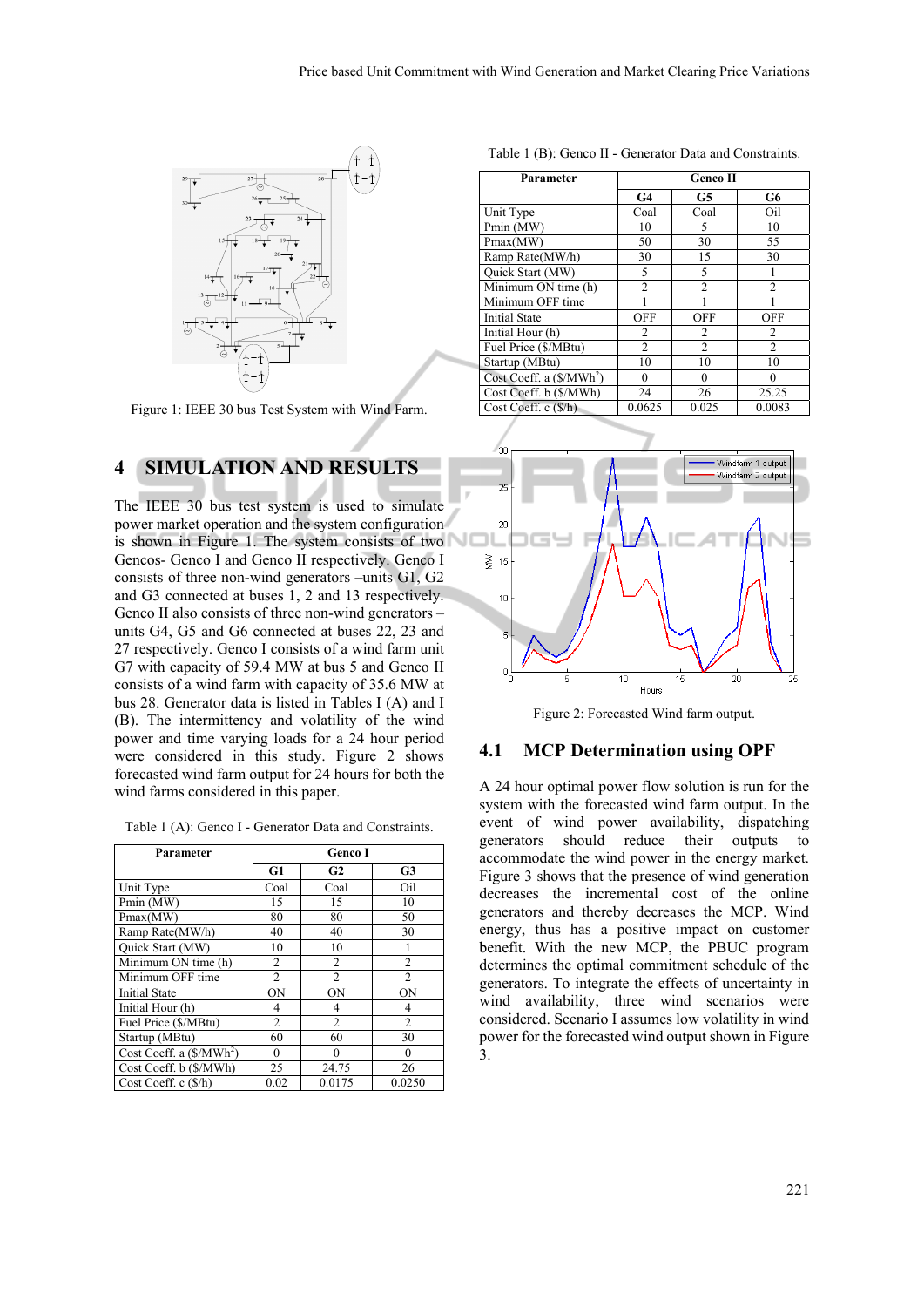

Figure 3: Variation of Market Clearing Price with Wind Integration.

| Table 2: 24 HOUR Wind Farm Data.     |                              |                              |                              |                                      |                            |                              |                              |  |
|--------------------------------------|------------------------------|------------------------------|------------------------------|--------------------------------------|----------------------------|------------------------------|------------------------------|--|
| Wind<br>Power<br>Wind<br>Farm1<br>MW | Wind<br>Power<br>$S-1$<br>MW | Wind<br>Power<br>$S-2$<br>МW | Wind<br>Power<br>$S-3$<br>МW | Wind<br>Power<br>Wind<br>Farm2<br>МW | Wind<br>Power<br>S-1<br>MW | Wind<br>Power<br>$S-2$<br>MW | Wind<br>Power<br>$S-3$<br>МW |  |
| ſ                                    | 0.886                        | 0.85                         | $\overline{1}$               | 0.6                                  | 0.531                      | 0.51                         | 0.6                          |  |
| 5                                    | 4.55                         | 4.25                         | 5                            | 3                                    | 2.73                       | 2.55                         | $\overline{\mathbf{3}}$      |  |
| 3                                    | 2.67                         | 2.55                         | 3                            | 1.8                                  | 1.602                      | 1.53                         | 1.8                          |  |
| $\overline{c}$                       | 2                            | 1.7                          | $\overline{c}$               | 1.2                                  | 1.2                        | 1.02                         | 1.2                          |  |
| 3                                    | 3.07                         | 2.55                         | 3                            | 1.8                                  | 1.842                      | 1.53                         | 1.8                          |  |
| 6                                    | 6.082                        | 5.1                          | 6                            | 3.6                                  | 3.649                      | 3.06                         | 3.6                          |  |
| 11                                   | 10.12                        | 9.35                         | 11                           | 6.6                                  | 6.077                      | 5.61                         | 6.6                          |  |
| 19                                   | 18.97                        | 16.15                        | 19                           | 11.4                                 | 11.38                      | 9.69                         | 11.4                         |  |
| 29                                   | 27.50                        | 24.65                        | 29                           | 17.4                                 | 16.50                      | 14.79                        | 17.4                         |  |
| 17                                   | 17.60                        | 14.45                        | 17                           | 10.2                                 | 10.56                      | 8.67                         | 10.2                         |  |
| 17                                   | 16.23                        | 14.45                        | 17                           | 10.2                                 | 9.738                      | 8.67                         | 10.2                         |  |
| 21                                   | 20.33                        | 17.85                        | 21                           | 12.6                                 | 12.20                      | 10.71                        | 12.6                         |  |
| 17                                   | 17.21                        | 14.45                        | 17                           | 10.2                                 | 10.33                      | 8.67                         | 10.2                         |  |
| 6                                    | 5.565                        | 5.1                          | 6                            | 3.6                                  | 3.339                      | 3.06                         | 3.6                          |  |
| 5                                    | 5.385                        | 4.25                         | 5                            | 3                                    | 3.231                      | 2.55                         | 3                            |  |
| 6                                    | 5.97                         | 5.1                          | $\mathbf{0}$                 | 3.6                                  | 3.582                      | 3.06                         | $\mathbf{0}$                 |  |
| $\boldsymbol{0}$                     | $\boldsymbol{0}$             | $\boldsymbol{0}$             | $\mathbf{0}$                 | $\boldsymbol{0}$                     | $\boldsymbol{0}$           | $\bf{0}$                     | $\mathbf{0}$                 |  |
| $\overline{c}$                       | $\mathbf{0}$                 | $\mathbf{0}$                 | $\mathbf{0}$                 | 1.2                                  | $\mathbf{0}$               | $\overline{0}$               | $\mathbf{0}$                 |  |
| 4.5                                  | 4.2                          | 3.825                        | $\mathbf{0}$                 | 2.7                                  | 2.52                       | 2.295                        | $\mathbf{0}$                 |  |
| 6                                    | 6.72                         | 5.1                          | 6                            | 3.6                                  | 4.032                      | 3.06                         | 3.6                          |  |
| 19                                   | 22.16                        | 16.15                        | 19                           | 11.4                                 | 13.29                      | 9.69                         | 11.4                         |  |
| 21                                   | 21.97                        | 17.85                        | 21                           | 12.6                                 | 13.18                      | 10.71                        | 12.6                         |  |
| 4                                    | 3.91                         | 3.4                          | 4                            | 2.4                                  | 2.34                       | 2.04                         | 2.4                          |  |
| $\boldsymbol{0}$                     | $\mathbf{0}$                 | 0                            | $\mathbf{0}$                 | 0                                    | 0                          | $\bf{0}$                     | $\bf{0}$                     |  |

Scenario II represents high volatility which follows a normal distribution with a standard deviation of 15%. In Scenario III, the intermittency of wind power is considered during hours 17-20, when the wind power drops to zero. The simulated scenarios for both the wind farms are in Table 2.

### **4.2 Dispatch with Forecasted Wind Power**

With forecasted wind power in Table 2, PBUC determines the dispatch of the non-wind units as detailed in Table 3. For Genco I, PBUC determines units G1, G2 and G3 to be "ON" for hours 1-24 for all scenarios to maximize profit with the initial state of all units being "ON".

Table 3: PBUC Plans For Generators.

|   |                        | <b>Scenario</b> | <b>Hours (0-24)</b> |                               |  |
|---|------------------------|-----------------|---------------------|-------------------------------|--|
|   | Forecasted             | Genco I         | Unit G1             | 11111111111111111111111111111 |  |
|   | Schedule               |                 | Unit G2             | 11111111111111111111111111111 |  |
|   | without Wind           |                 | Unit G3             |                               |  |
|   |                        | Genco II        | Unit G4             | 01111111111111111111111111    |  |
|   |                        |                 | Unit G5             | 01111111111111111111111111    |  |
|   |                        |                 | Unit G6             | 01111111111111111111111111    |  |
|   | Forecasted             | Genco I         | Unit G1             | 11111111111111111111111111    |  |
|   | Schedule with          |                 | Unit G2             | 11111111111111111111111111    |  |
|   | Wind                   |                 | Unit G3             |                               |  |
|   |                        | Genco II        | Unit G4             | 01111111111111111111111111    |  |
| ŗ |                        |                 | Unit G5             | 01111111111111111111111111    |  |
|   |                        |                 | Unit G6             | 01111111111111111111111111    |  |
|   | Scenario 1             | Genco I         | Unit G1             | 11111111111111111111111111    |  |
|   | Low Wind               |                 | Unit G2             | 11111111111111111111111111    |  |
|   | ٠<br>Volatility        |                 | Unit G3             | 1111111111111111111111111111  |  |
|   |                        | Genco II        | Unit G4             | 01111111111111111111111111    |  |
|   |                        |                 | Unit G5             | 0111111000000000000000000     |  |
|   |                        |                 | Unit G6             | 01111111111111111111111111    |  |
|   | Scenario 2 High        | Genco I         | Unit G1             | 11111111111111111111111111    |  |
|   | <b>Wind Volatility</b> |                 | Unit G2             |                               |  |
|   |                        |                 | Unit G3             | 11111111111111111111111111    |  |
|   |                        | Genco II        | Unit G4             | 01111111111111111111111111    |  |
|   |                        |                 | Unit G5             | 0111111000000000000000000     |  |
|   |                        |                 | Unit G6             | 01111111111111111111111111    |  |
|   | Scenario 3 Brief       | Genco I         | Unit G1             | 11111111111111111111111111111 |  |
|   | Wind                   |                 | Unit G2             | 11111111111111111111111111    |  |
|   | Intermittency          |                 | Unit G3             | 11111111111111111111111111111 |  |
|   |                        | Genco II        | Unit G4             | 01111111111111111111111111    |  |
|   |                        |                 | Unit G5             | 01111111111111111111111111    |  |
|   |                        |                 | Unit G6             | 01111111111111111111111111    |  |



Figure 4(a): Bidding Strategy of the Genco I with and without wind.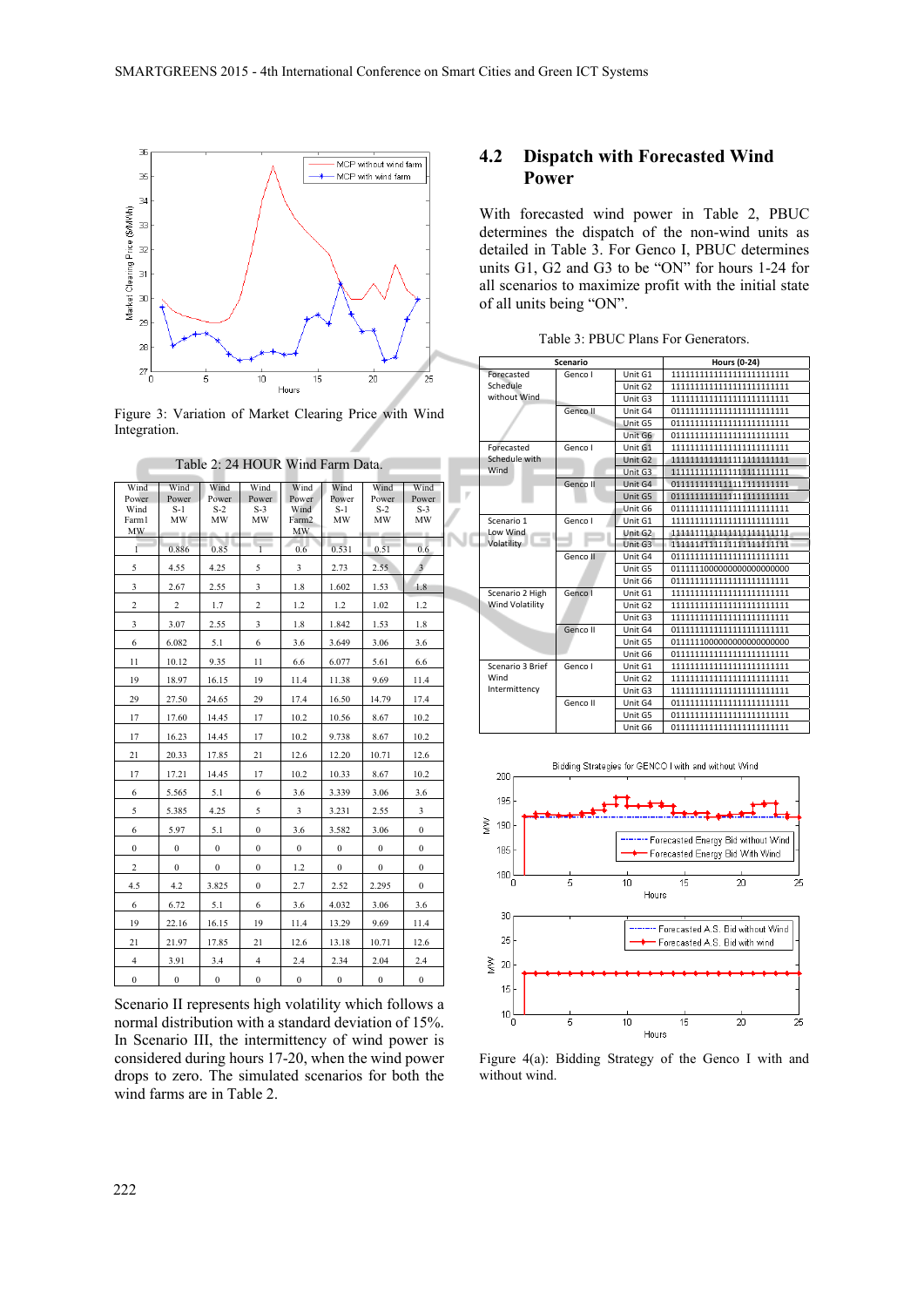

Figure 4(b): Bidding Strategy of the Genco II with and without wind.

For Genco II, the initial state of all units is "OFF" and PBUC determines the units G4 and G6 to be "ON" for hours 1-24 for all scenarios to maximize profit. Unit G5 turns off from hours 7-24 for scenarios I and II. With the availability of wind power, both Genco I and Genco II bid more in the market as shown in Figures  $4(a)$  and  $4(b)$ . The ancillary services bid for both the cases remains same because all the units of Genco I and Genco II remain "ON" for hours 1-24, therefore not capable of providing non-spinning reserve. These energy bids with wind are assumed to be contracted by the Genco to the power pool in the day ahead market.



Figure 5(a): Bidding Strategy for Genco I in Scenario I.



Figure 5(b): Bidding Strategy for Genco II in Scenario I.

### **4.3 Scenario I: Dispatch with Low Wind Volatility**

Scenario I, considers low volatility in forecasted wind power. This challenges the Gencos as changes in the expected wind power may require a re-dispatch from the non-wind generators. The PBUC solution for this scenario in Table 3 shows the commitments of units G1, G2 and G3, G4 and G6 are same as the forecast while unit G5 turns off for hours 7-24 to maximize profits.

Figures 5(a) and 5(b) show the committed dispatch and the actual dispatch for Genco I and Genco II in Scenario I. It is noticed that, due to low wind volatility, the Genco I is able to satisfy its contract for hours 1-24. For Genco II, there is decrease in the dispatch from committed value for hours 7-24 as unit G5 turns "OFF". The other units, namely G4 and G6 do not have enough ramping and quick start capabilities to increase the dispatch to committed value. The units with faster ramp rate G4 and G6 have a quick start of only 5 MW and 1 MW respectively. For hours 1-24, the ancillary services contract is satisfied by the Genco I. For Genco II there is an increase in the ancillary services dispatch from hours 7-24 as the "OFF" unit G5 provides nonspinning reserve.



Figure 6(a): Bidding Strategy for Genco I in Scenario II.



Figure 6(b): Bidding Strategy for Genco II in Scenario II.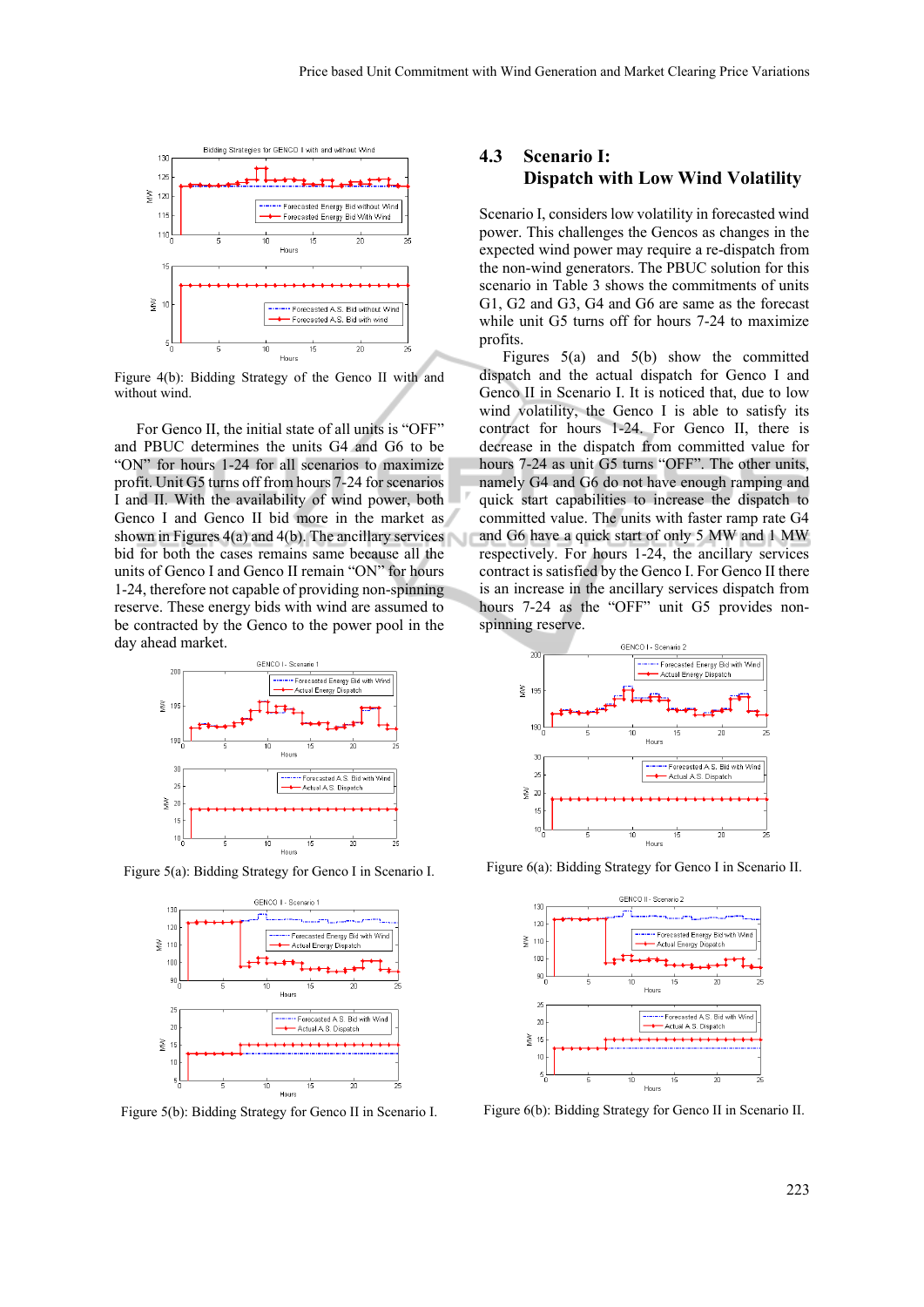### **4.4 Scenario II: Dispatch with High Wind Volatility**

Scenario II, considers high volatility in forecasted wind power. The PBUC solution for this scenario in Table 3 shows the commitments of units G1, G2 and G3, G4 and G6 are same as the forecast while the PBUC schedule turns the unit G5 "OFF" for hours 7- 24. Figures 6(a) and 6(b) show the committed dispatch and the actual dispatch for Genco I and Genco II in Scenario II. From hours 1-6 Genco I is still able to maintain the committed value because the higher capacity units G1 and G2 are able to ramp up to meet the volatility. It is noticed that, due to the high volatility of the wind, Genco I violates its contract for hours 6-23.

Similarly, highly volatile wind generation results in Genco II violating its contract with the power pool for hours 7-24 as shown in Figure 6(b) due to insufficient ramping and quick start capabilities of units G4 and G6, with the unit G5 turned "OFF". For hours 1-24, the ancillary services contract is satisfied by Genco I. For Genco II there is an increase in the ancillary services dispatch from hours 7-24 as the "OFF" unit G5 provides non-spinning reserve.

# **4.5 Scenario III: Dispatch with Wind Intermittency**

Scenario III, considers a brief intermittency in forecasted wind power. The PBUC solution for this scenario in Table 3 determines the commitments of all the units to be same as the forecasted commitment to maximize profit.

Figures 7(a) and 7(b) show that the Genco I satisfies the contract during wind intermittency in hours 17-20 by ramping up units G1 and G2. It is evident that in this scenario, the ramp and quick start constraints of G1 and G2 are such that brief wind intermittency can be met by Genco I and satisfy the contracted value. For Genco II, it is evident that the ramp up and quick start capabilities of units G4, G5 and G6 are insufficient to meet the wind intermittency in hours 17-20 thereby resulting in the violation of contract. Ancillary services like spinning and nonspinning reserve can be met by both Gencos, without violation of this contract due to brief periods of wind intermittency. From the three scenarios, it is evident that, Genco I with units having higher ramping and quick start capabilities is able to meet the contract to the power pool during periods of low volatility and brief wind intermittency. Genco II is observed to violate its contract during these scenarios. For highly volatile wind conditions, both the Gencos fail to



Figure 7(a): Bidding Strategy for Genco I in Scenario III.



Figure 7(b): Bidding Strategy for Genco II in Scenario III.

satisfy the contract in the hours with high wind volatility.

The results obtained in this paper compare well with existing literature and provides avenues for future research in the area of PBUC strategies for Gencos owning wind farms. In this paper, it has been shown that the presence of wind generation has a positive impact on the electricity prices and leads to reduction of MCP and incremental cost of generators. This confirms with the detailed MCP studies conducted in in (Sinha, 2008), which state that the accurate wind power prediction and the resulting MCP calculations can result in greater savings for customers and additional revenue for Gencos. It is also demonstrated in this paper that under conditions of low wind volatility and brief wind intermittency, the Gencos will be able to meet their contracts to the power pool if they have sufficient quick start generating units. Under highly volatile wind conditions, the Gencos may fail to meet their power contracts. Wind power can also play a vital role in satisfying the ancillary services contracts to the power market. These results reinforces the studies conducted in (Sinha, 2008) and (Ting, 2013), which prove that uncertainty in wind production is the major factor for Gencos to compete with conventional power producers in the market. In case of non-availability of wind power, Gencos must be ready to supply complete load to be sustainable and recover costs.